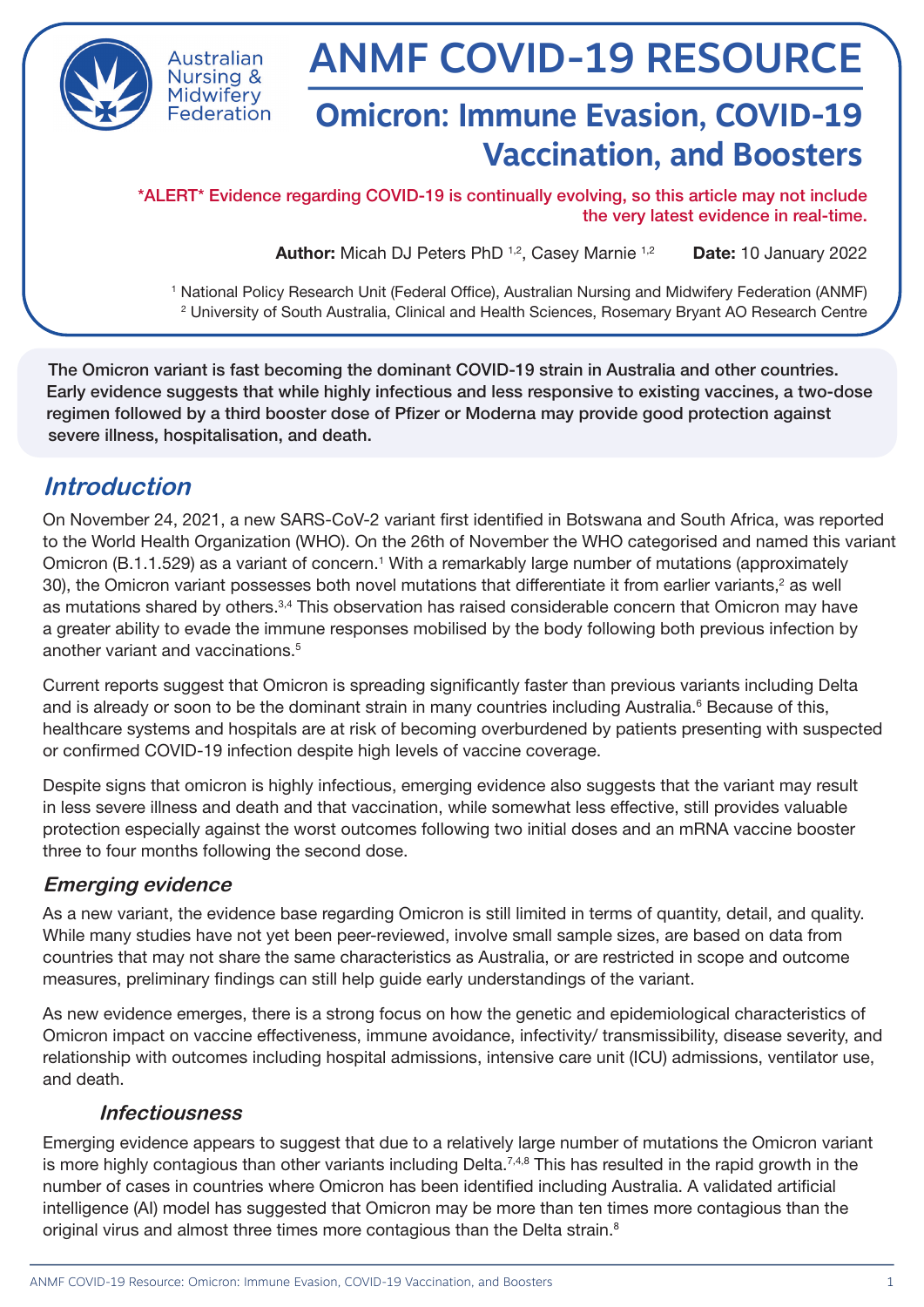#### **Severity**

Emerging evidence appears to indicate that disease severity associated with the Omicron variant may be lower than for other variants including Delta however at this stage, evidence is limited and inconsistent. Some findings suggest that in comparison to previous waves, hospitalisations and deaths are not increasing at the same rate despite markedly increasing case numbers.9

In South Africa, a country with high levels of COVID-19 infection from earlier waves, the Omicron variant appears to result in lower hospitalisation and rates of severe disease in comparison to Delta.<sup>9</sup> One study conducted in a large hospital in South Africa found that ICU admissions during the Omicron wave was 1 percent compared with 4.3 percent in previous waves and that fewer than half (45%) of patients in COVID-19 wards required oxygen supplementation compared with 99.5 percent in the earlier wave of cases.<sup>9</sup>

Between October 1st and November 30th 2021 those who contracted Omicron in South Africa were 80 percent less likely to be hospitalised than those diagnosed with another variant.10 Of those admitted however, rates of severity were comparable across all variants. In comparing rates of hospitalisation between those hospitalised with Omicron between October and November 2021 and with Delta between April and November, those who contracted Omicron were 70 percent less likely to develop severe disease.<sup>10</sup> This study was conducted in a population with high rates of prior infection however, it is unclear how comparable these findings are to countries with low levels of prior infection such as Australia. In contrast with the findings of the South African study above, hospitalisation and asymptomatic infection indicators from data reported by Imperial College London suggest at most, limited changes in severity in comparison with Delta.<sup>11, 12</sup>

#### **Immunity evasion**

Emerging evidence suggests that prior infection with another strain of COVID-19 provides relatively limited immunity against the Omicron strain. Evidence from South Africa suggests Omicron is more successful at evading immunity conferred by prior infection than Alpha or Delta strains.<sup>13</sup> Controlling for various factors including vaccine status and asymptomatic status, analysis from the United Kingdom (UK) suggests Omicron is associated with a 5.41 fold (95% CI: 4.87-6.00) higher risk of reinfection compared with Delta.<sup>11</sup> Prior to Omicron, evidence of previous infection in healthcare workers suggested approximately 85 percent protection against reinfection, a five-fold reduction would suggest that this protection has now fallen to approximately 19 percent (95% CI: 0-27%).14

While Omicron does appear to be better able to evade immune responses, there is also emerging evidence that Omicron infection may enhance antibody neutralisation against the Delta strain.15 This, coupled with evidence that suggests that Omicron infections may be less severe, could indicate that infection by Omicron may confer enhanced protection against Delta infection and thus have positive implications for a decreased COVID-19 disease burden on individuals and healthcare systems. Another study found that previous infection with another strain may also confer additional immune protection against Omicron particularly when combined with vaccination (Pfizer) and possibly a booster dose.16

#### **Vaccine evasion**

Emerging evidence suggests that the Omicron variant is better able to evade the body's immune response to infection following prior vaccination than earlier variants.<sup>8, 17</sup> This may result in a greater number of vaccine 'break-through' infections among people who have been vaccinated. The AI-model used to calculate the relative infectiousness of Omicron suggested that the Omicron strain may be around 14 times more able to evade vaccine-induced immunity compared to the Delta strain.<sup>8</sup>

Laboratory studies have shown a similar reduction in vaccine efficacy.<sup>18</sup> Using neutralising antibody levels to predict immune protection,19 the neutralising efficacy of vaccine-elicited sera was found to be severely reduced against Omicron.<sup>20, 18</sup> Laboratory evidence shows low neutralisation efficacy against Delta variants following a two dose Pfizer regimen, and no neutralisation efficiency against Omicron.<sup>21</sup> Although there is substantial evidence to suggest waning vaccine effectiveness over a period of six months,<sup>22</sup> these findings indicate a likely reduction in the effectiveness of both Pfizer and Moderna vaccines in preventing symptomatic illness from Omicron following a two dose schedule.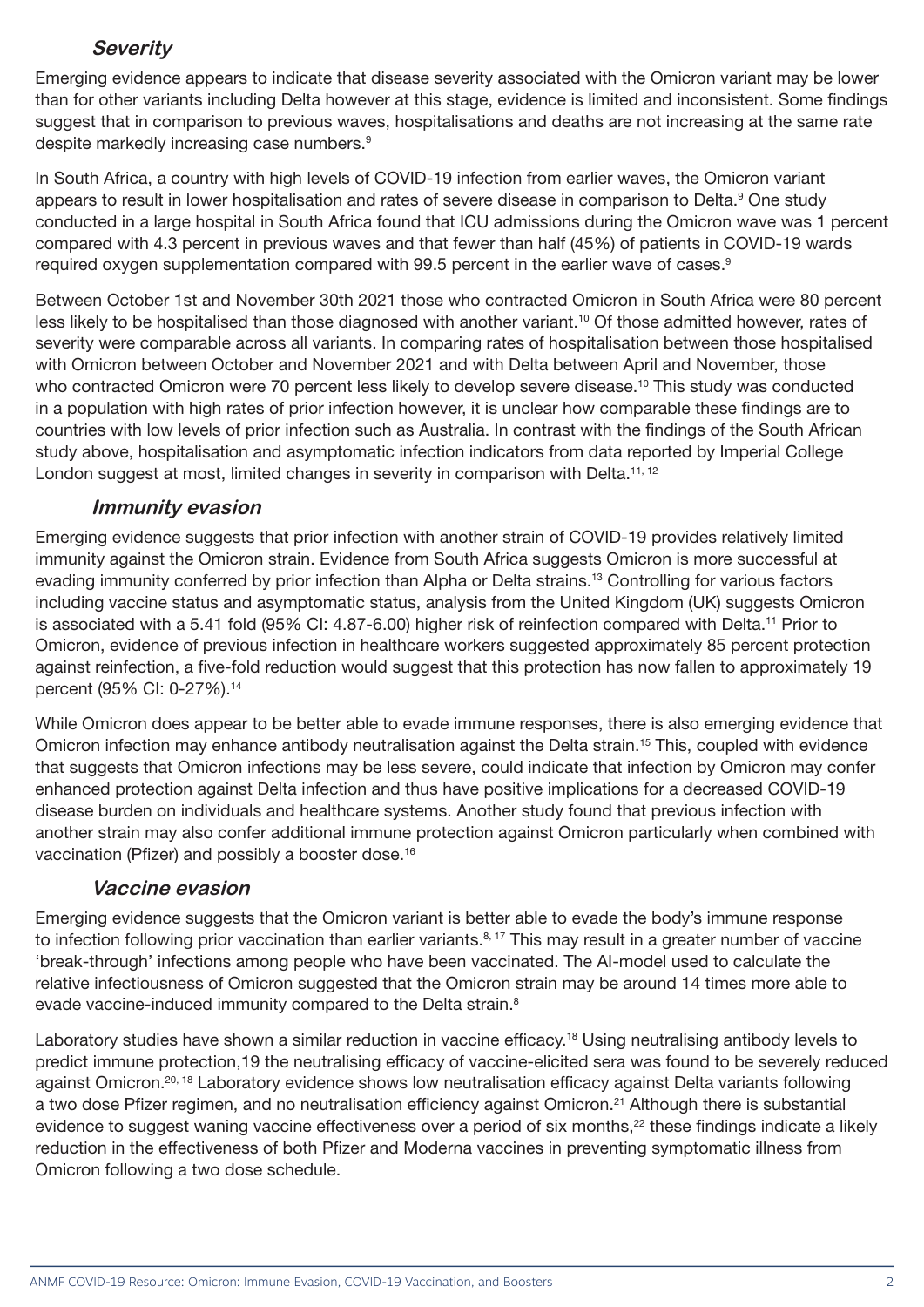#### **Booster doses**

Booster vaccinations are an important line of defence against the Omicron outbreak especially among people at high risk of infection (e.g., health and aged care workers) and those with weakened immune systems.<sup>18,23,24</sup> A recent literature review found that all included studies confirmed that booster doses were effective in eliciting a sustained immune response to Omicron infection.17 In another study, 90 percent of mRNA vaccine boosted people exhibited neutralising antibody activity against the Omicron strain.18

Booster doses are also very important for people who received their second dose three to four months previously. Emerging evidence suggests that an mRNA (i.e., Pfizer or Moderna) booster dose provides better protection than two doses of a COVID-19 vaccine.25 In a UK study, primary immunisation of two Pfizer or AstraZeneca doses provided little or no protection against symptomatic disease with the Omicron variant.25 At 15 weeks following two AstraZeneca doses there was no effect against Omicron, while at two to nine weeks Pfizer provided 88 percent protection (95% CI: 65.9 to 95.8%) dropping to 34 – 37 percent from 15 weeks after the second dose. In the first two weeks after a Pfizer booster however, effectiveness increased to 71.4 percent (95% CI: 41.8 – 86.0%) following a primary course of AstraZeneca, and 75.5 percent (95% CI: 56.1 to 86.3%) following a primary course of Pfizer. These estimates however are largely limited by the small number of UK Omicron cases at the time of the study and do not provide an indication of booster or vaccine effectiveness in reducing risk of severe disease.

Laboratory studies have also provided evidence to suggest booster doses increase protection against Omicron. No neutralisation efficiency was shown against Omicron longer than five months following a second Pfizer dose, however those who had received a Pfizer booster dose exhibited a 100-fold increase in the level of neutralising antibodies against the variant.<sup>21</sup> Similarly a 50µg Moderna booster significantly increased levels of antibody neutralisation to levels of effectiveness comparable to a two dose regime against alpha and beta variants.<sup>26</sup>

#### **References**

- 1. World Health Organization (WHO). Classification of Omicron (B.1.1.529): SARS-CoV-2 Variant of Concern. Online: World Health Organization (WHO). 2021. Available: https://www.who.int/news/item/26-11-2021-classification-ofomicron-(b.1.1.529)-sars-cov-2-variant-of-concern
- 2. Berkowitz B and Steckelberg A. Understanding omicron's many mutations. Online: Wahsington Post. 2021. Available: https://www.washingtonpost.com/health/2021/12/16/omicron-variant-mutations-covid/
- 3. Kannan S, Shaik Syed Ali P and Sheeza A. Omicron (B.1.1.529) variant of concern molecular profile and epidemiology: a mini review. Eur Rev Med Pharmacol Sci 2021; 25: 8019-8022. 2022/01/05. DOI: 10.26355/ eurrev\_202112\_27653.
- 4. He X, Hong W, Pan X, et al. SARS-CoV-2 Omicron variant: Characteristics and prevention. MedComm (2020) 2021; 2: 838-845. 2021/12/28. DOI: 10.1002/mco2.110.
- 5. World Health Organization (WHO). Weekly epidemiological update on COVID-19 21 December 2021. Online: World Health Organization (WHO). 2021. Available: https://www.who.int/publications/m/item/weekly-epidemiological-updateon-covid-19---21-december-2021
- 6. World Health Organization (WHO). Enhancing Readiness for Omicron (B.1.1.529): Technical Brief and Priority Actions for Member States. Online: World Health Organization (WHO). 2021. Available: https://www.who.int/publications/m/ item/enhancing-readiness-for-omicron-(b.1.1.529)-technical-brief-and-priority-actions-for-member-states (2021).
- 7. Meo SA, Meo AS, Al-Jassir FF, et al. Omicron SARS-CoV-2 new variant: global prevalence and biological and clinical characteristics. Eur Rev Med Pharmacol Sci 2021; 25: 8012-8018. 2022/01/05. DOI: 10.26355/eurrev\_202112\_27652.
- 8. Chen J, Wang R, Gilby NB, et al. Omicron Variant (B.1.1.529): Infectivity, Vaccine Breakthrough, and Antibody Resistance. J Chem Inf Model 2022 2022/01/07. DOI: 10.1021/acs.jcim.1c01451.
- 9. Abdullah F, Myers J, Basu D, et al. Decreased severity of disease during the first global omicron variant covid-19 outbreak in a large hospital in tshwane, south africa. Int J Infect Dis 2021 2022/01/01. DOI: 10.1016/j.ijid.2021.12.357.
- 10. Wolter N, Jassat W, Walaza S, et al. Early assessment of the clinical severity of the SARS-CoV-2 Omicron variant in South Africa. medRxiv 2021: 2021.2012.2021.21268116. DOI: 10.1101/2021.12.21.21268116.
- 11. Ferguson N, Ghani A, Cori A, et al. Report 49 Growth, population distribution and immune escape of Omicron in England. Online: Imperial College London. 2021. Available: https://www.imperial.ac.uk/mrc-global-infectious-diseaseanalysis/covid-19/report-49-Omicron/
- 12. Ledford H. How severe are Omicron infections?. Online: Nature. 2021. Available: https://www.nature.com/articles/ d41586-021-03794-8